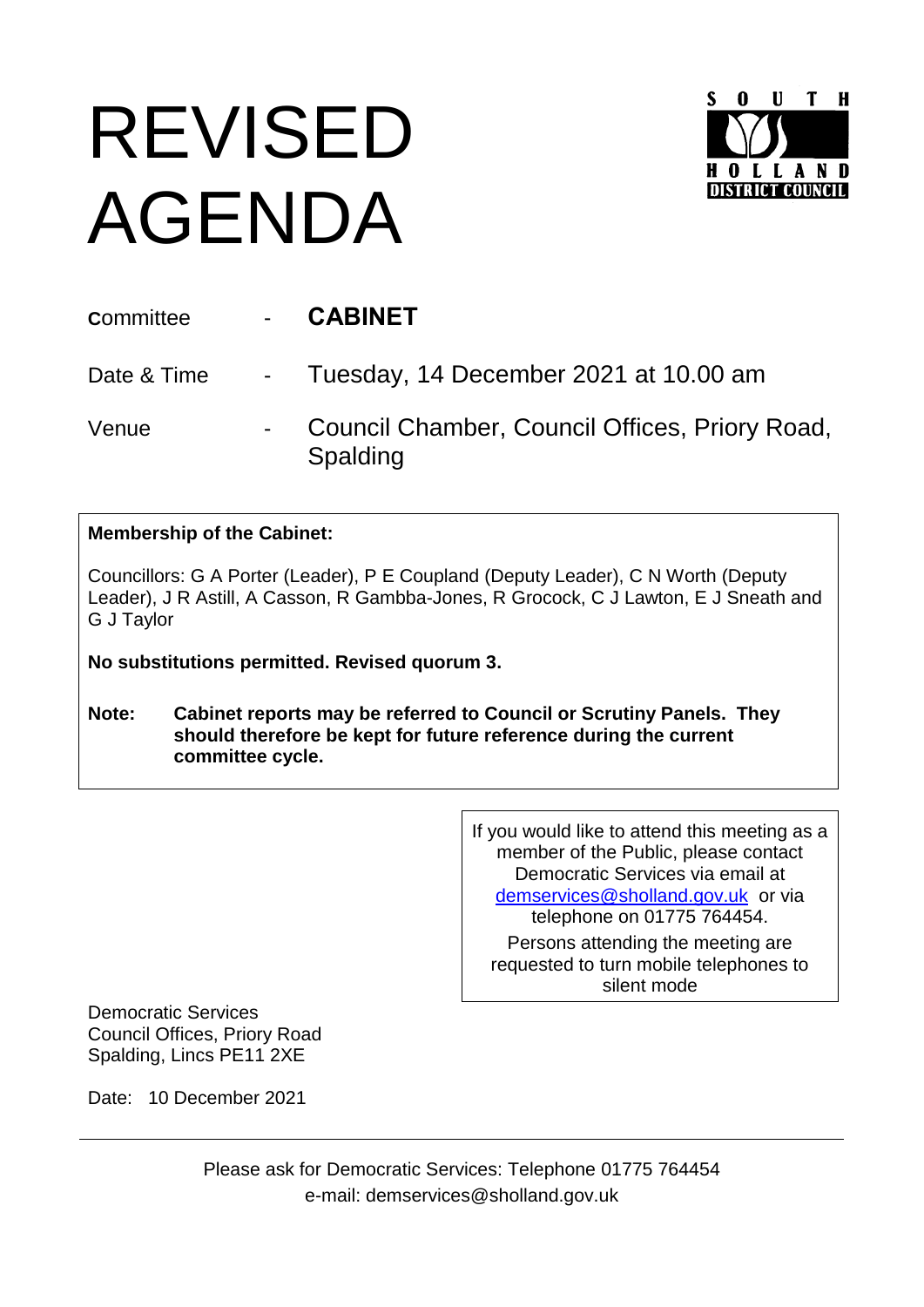## **A G E N D A**

1. Apologies for absence. 2. Minutes - To sign as a correct record the minutes of the meeting of the Cabinet held on 26 October 2021 (copy enclosed). (Pages  $5 - 10$ 3. Declarations of Interest. - (Where a Councillor has a Disclosable Pecuniary Interest the Councillor must declare the interest to the meeting and leave the room without participating in any discussion or making a statement on the item, except where a Councillor is permitted to remain as a result of a grant of dispensation.) 4. Questions raised by the public under the Council's Constitution (Standing Orders). 5. To consider any matters which have been subject to call-in. - At its meeting on 26 October 2021, the Cabinet made a decision relating to Market Consultation Outcome. The decision was called-in and a special meeting of the Performance Monitoring Panel was held on 7 December 2021 to consider the call-in. a) Market Consultation Outcome - In accordance with the decision of the Performance Monitoring Panel, to refer back to the Cabinet for further consideration the outcome of the Market Consultation (report of the Portfolio Holder for Environmental Services and the Assistant Director – Leisure and Culture enclosed). (Pages 11 - 80) 6. To consider matters arising from the Policy Development and Performance Monitoring Panels in accordance with the Overview and Scrutiny Procedure or the Budget and Policy Framework Procedure Rules. 7. Garden Waste Scheme Update - To provide an update on the garden waste scheme and consider future options (report of the Portfolio Holder for Environmental Services and the Assistant Director, Neighbourhoods enclosed). (Pages 81 - 92) 8. Draft Climate Change Strategy - To gain member input into the draft Strategy, together with approval to undertake wider public/stakeholder consultation (report of the Climate Change and Environment Manager enclosed) (Pages 93 - 120) 9. Lincolnshire Women's Concordat - To support the recommendation made in response to an invitation from Lincolnshire's Police and Crime Commissioner to join the Lincolnshire Women's Concordat (report of the Portfolio Holder for People, Places and Economy enclosed). (Pages  $121 -$ 160)